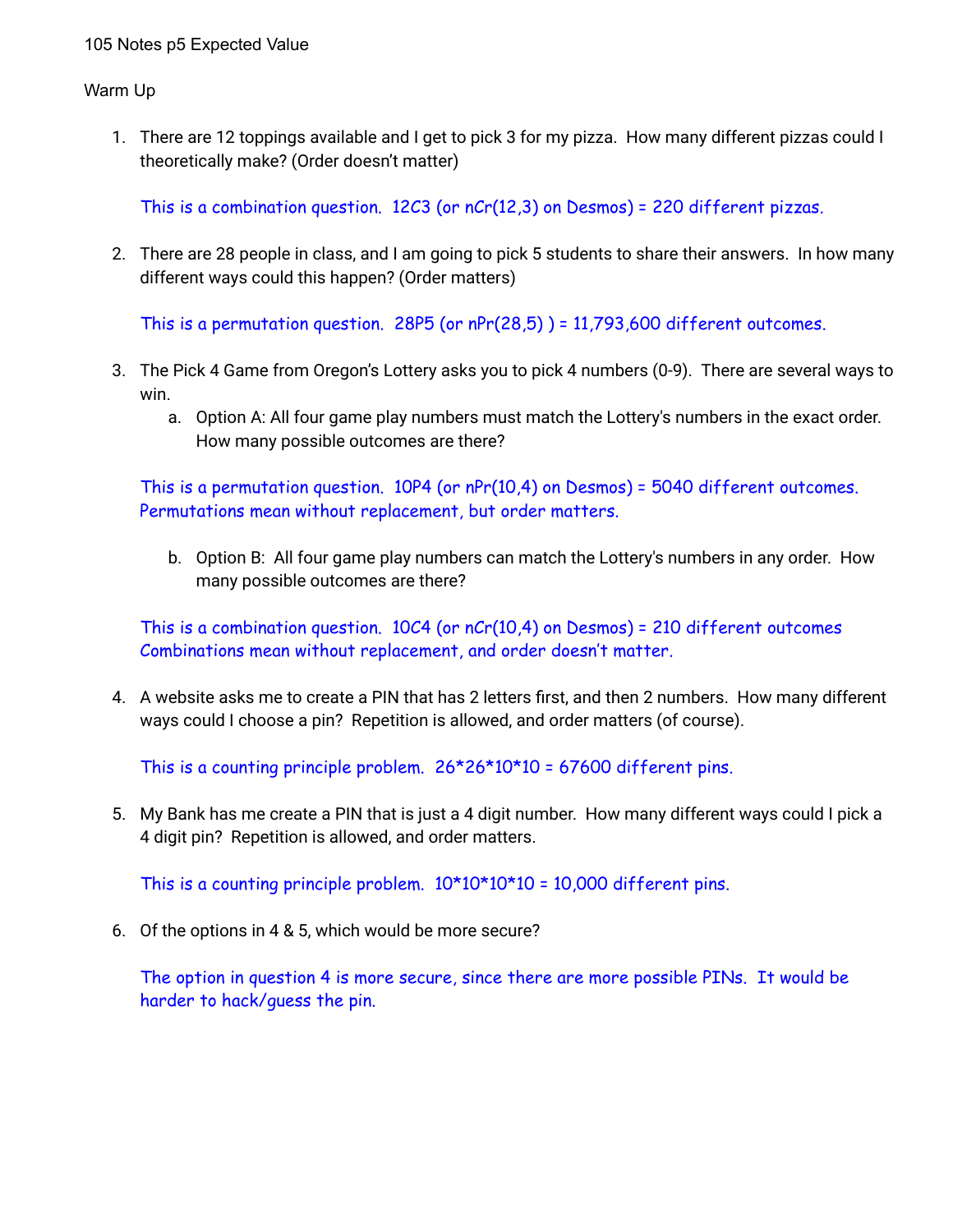## **Expected Value**

**Expected value** is the average gain or loss of an event in the long run (over many trials).

We can compute the expected value by multiplying each outcome by the probability of that outcome, and then adding up the products.

Expected value is a useful decision making tool.

## **Example 1: Gambling**

I decided to take up gambling, but I'm no good at poker, so I just use a single 6-sided die (singular of dice). I pay \$1 to play. Then I pick a number, and if the die roll matches, I win \$10. If the die roll doesn't match, I pay \$10. Is this a good game for me to play?

|      | probability of event       | amount won or lost | product                                                               |
|------|----------------------------|--------------------|-----------------------------------------------------------------------|
| win  | $\frac{1}{6} \approx 0.17$ | $-1+10=$ \$9       | \$1.53 $(\$1.50$ if you use<br>a fraction for $\frac{1}{6}$           |
| lose | $\frac{5}{6} \approx 0.83$ | $-1 - 10 = $-11$   | $-$ \$9.13 (\$9.17 if you use<br>a fraction for $\frac{5}{6}$         |
|      |                            |                    | -\$7.60 (-\$7.67 if you use<br>fractions, which are<br>more accurate) |

The expected value is that you lose \$7.60 per game you play (in the long run). Because this game is so bad, nobody wants to play.

2. We decide to change the rules. Now if you lose, you only have to pay \$2. Would you be inclined to play now? Fill in the table to find the expected value or outcome.

|      | probability of event       | amount won or lost | product  |
|------|----------------------------|--------------------|----------|
| win  | $\frac{1}{6} \approx 0.17$ | $-1+10=$ \$9       | \$1.53   |
| lose | $\frac{5}{6} \approx 0.83$ | $-1-2 = $-3$       | $-52.49$ |
|      |                            |                    | $-50.96$ |

This is still not worth playing. If you play for a long time, you will lose about \$1 per game (actually \$0.96) on average.